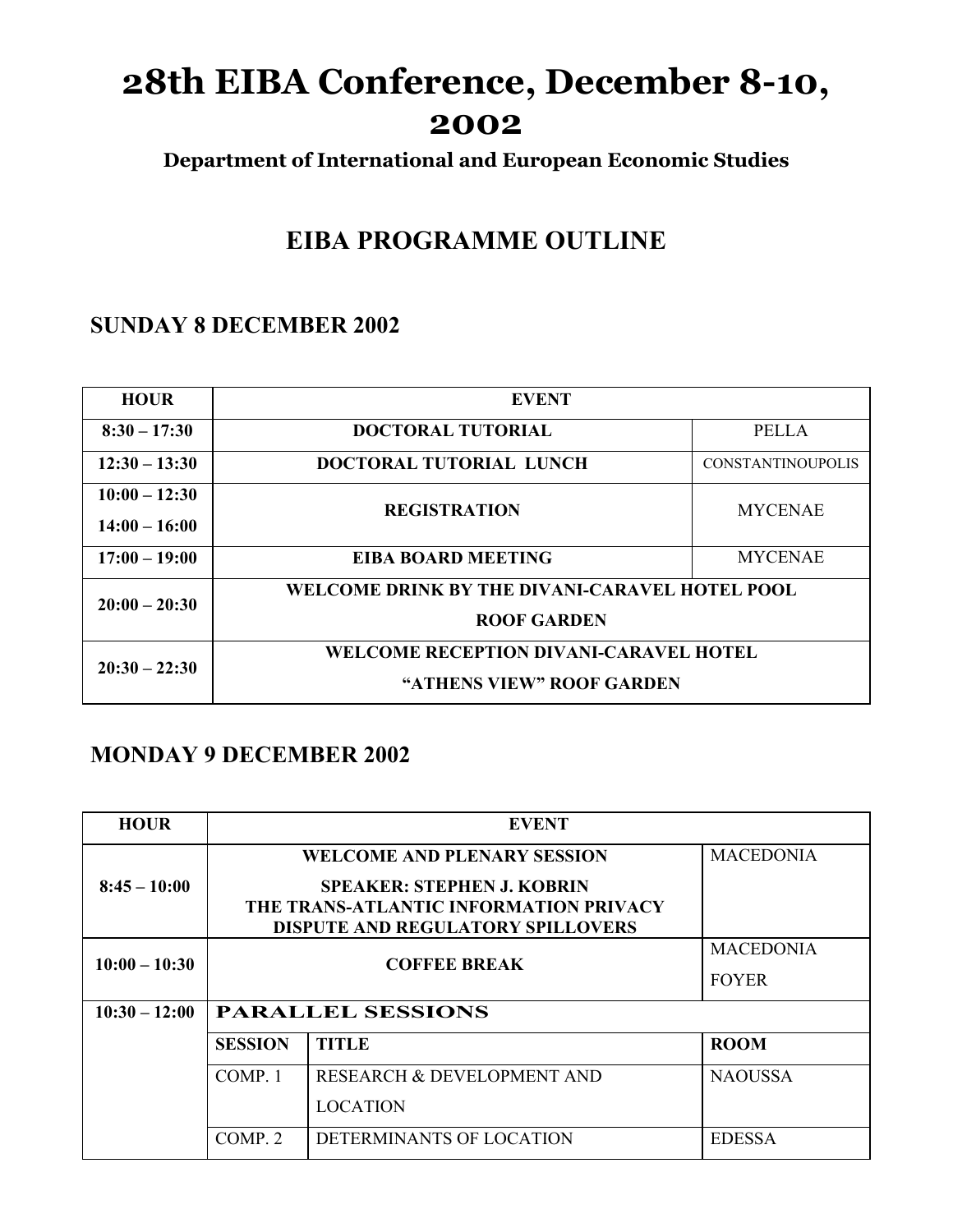|                 | COMP. 3                     | <b>BUSINESS NETWORKS AND STRUCTURES</b>   | <b>KOZANI</b>                    |
|-----------------|-----------------------------|-------------------------------------------|----------------------------------|
|                 | COMP. 4                     | <b>ALLIANCE CAPITALISM</b>                | <b>MACEDONIA B</b>               |
|                 | COMP. 5                     | SPATIAL CONCENTRATION OF FOREIGN          | <b>PELLA</b>                     |
|                 |                             | <b>ACTIVITIES</b>                         |                                  |
|                 | WORK. 1                     | <b>RESEARCH &amp; DEVELOPMENT</b>         | <b>FLORINA</b>                   |
|                 | <b>SPECIAL</b>              | <b>SEEV HIRSCH</b>                        | <b>MYCENAE</b>                   |
| $12:00 - 13:30$ |                             | <b>LUNCH</b>                              |                                  |
| $13:30 - 15:00$ | <b>GUNNAR HEDLUND AWARD</b> |                                           | <b>MACEDONIA</b>                 |
| $15:00 - 15:30$ | <b>COFFEE BREAK</b>         |                                           | <b>MACEDONIA</b><br><b>FOYER</b> |
|                 | <b>PARALLEL SESSIONS</b>    |                                           |                                  |
|                 | <b>SESSION</b>              | <b>TITLE</b>                              | <b>ROOM</b>                      |
|                 | COMP <sub>.6</sub>          | MNES AND MANAGMENT                        | <b>KOZANI</b>                    |
|                 | COMP. 7                     | STRATEGIC AND GEOGRAPHICAL                | <b>EDESSA</b>                    |
|                 |                             | <b>DIVERSIFICATION</b>                    |                                  |
| $15:30 - 17:00$ | COMP. 8                     | <b>FOREIGN MARKET EXPANSION</b>           | <b>PELLA</b>                     |
|                 | WORK. 2                     | INSIDE THE MULTINATIONALS FUNCTIONS       | <b>FLORINA</b>                   |
|                 |                             | <b>AND OPERATIONS</b>                     |                                  |
|                 | WORK <sub>.</sub> 3         | <b>CULTURE AND INTERNATIONAL BUSINESS</b> | <b>NAOUSSA</b>                   |
|                 | <b>SPECIAL</b>              | <b>INTERNATIONAL BUSINESS AT READING</b>  | <b>MACEDONIA A</b>               |
| $17:00 - 17:15$ | <b>COFFEE BREAK</b>         |                                           | <b>MACEDONIA</b>                 |
|                 |                             |                                           | <b>FOYER</b>                     |
| $17:15 - 18:30$ | <b>PARALLEL SESSION</b>     |                                           |                                  |
|                 | <b>SESSION</b>              | <b>TITLE</b>                              | <b>ROOM</b>                      |
|                 | COMP. 9                     | KNOWLEDGE FLOWS AND SPILLOVERS            | <b>PELLA</b>                     |
|                 |                             | <b>BETWEEN FIRMS</b>                      |                                  |
|                 | COMP. 10                    | JOINT VENTURES AND MERGERS &              | <b>MACEDONIA A</b>               |
|                 |                             | <b>ACQUISITIONS</b>                       |                                  |
|                 | COMP. 11                    | MNES CORPORATE GOVERNANCE                 | <b>KOZANI</b>                    |
|                 | WORK. 4                     | LOCATION, IMPACT OF FDI AND               | <b>FLORINA</b>                   |
|                 |                             | <b>SUBSIDIARIES STRATEGIES</b>            |                                  |
|                 | POSTER 1                    | INSIDE THE MULTINATIONALS: FUNCTIONS      | <b>NAOUSSA</b>                   |
|                 |                             | <b>AND OPERATIONS</b>                     |                                  |
|                 | <b>POSTER 2</b>             | INTERNATIONALISATION OF FIRMS AND THE     | <b>EDESSA</b>                    |
|                 |                             | <b>ROLE OF CULTURE</b>                    |                                  |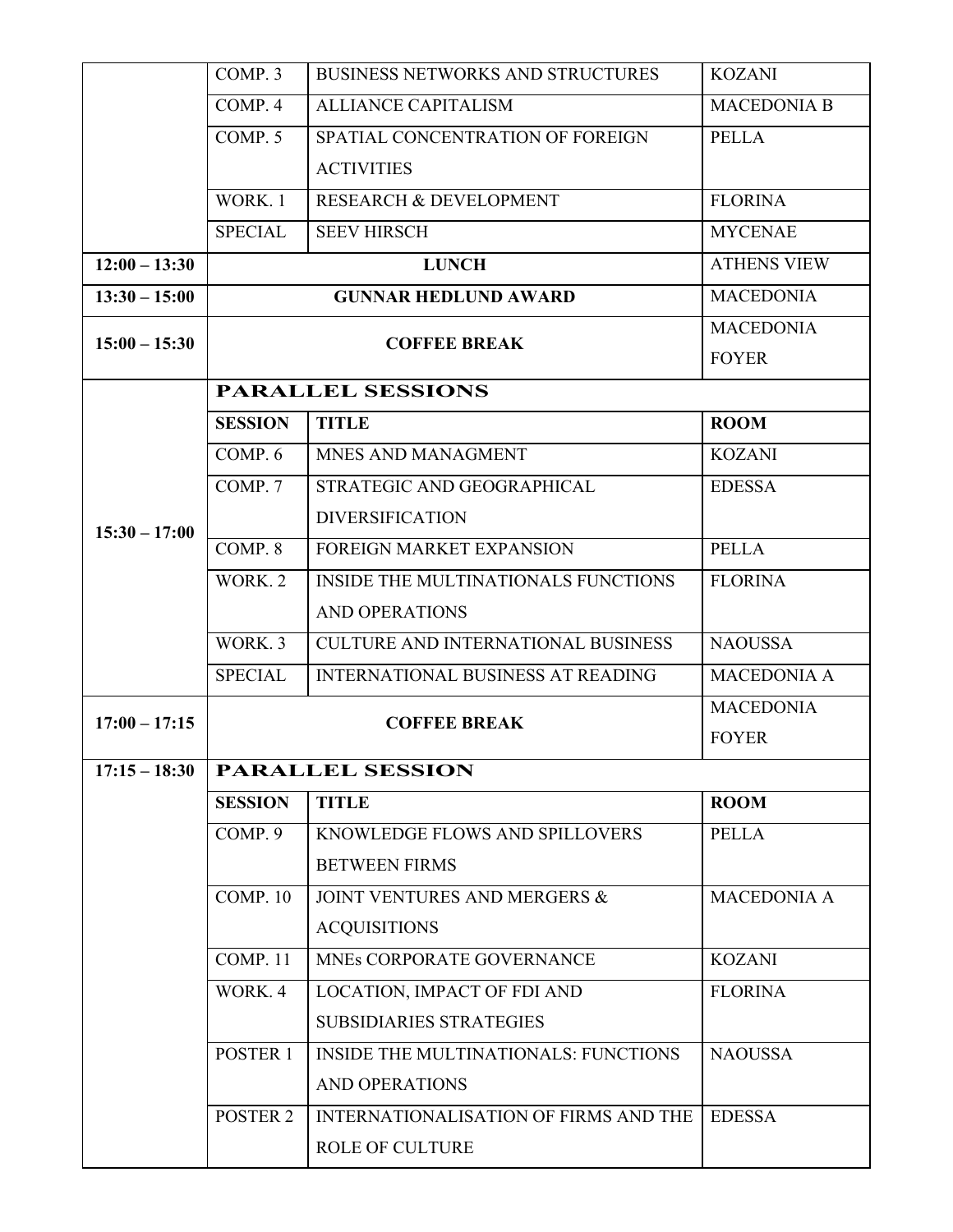|       | EXEC 1                                     | <b>MNES STRATEGIES</b>               | MYCENAE            |
|-------|--------------------------------------------|--------------------------------------|--------------------|
|       | <b>BUSINESS</b><br><b>PLENARY</b>          | FIRMS, COUNTRIES AND FDI STYRATEGIES | <b>MACEDONIA B</b> |
| 20:30 | <b>GALA DINNER AT DIVANI CARAVEL HOTEL</b> |                                      | <b>ILISSOS</b>     |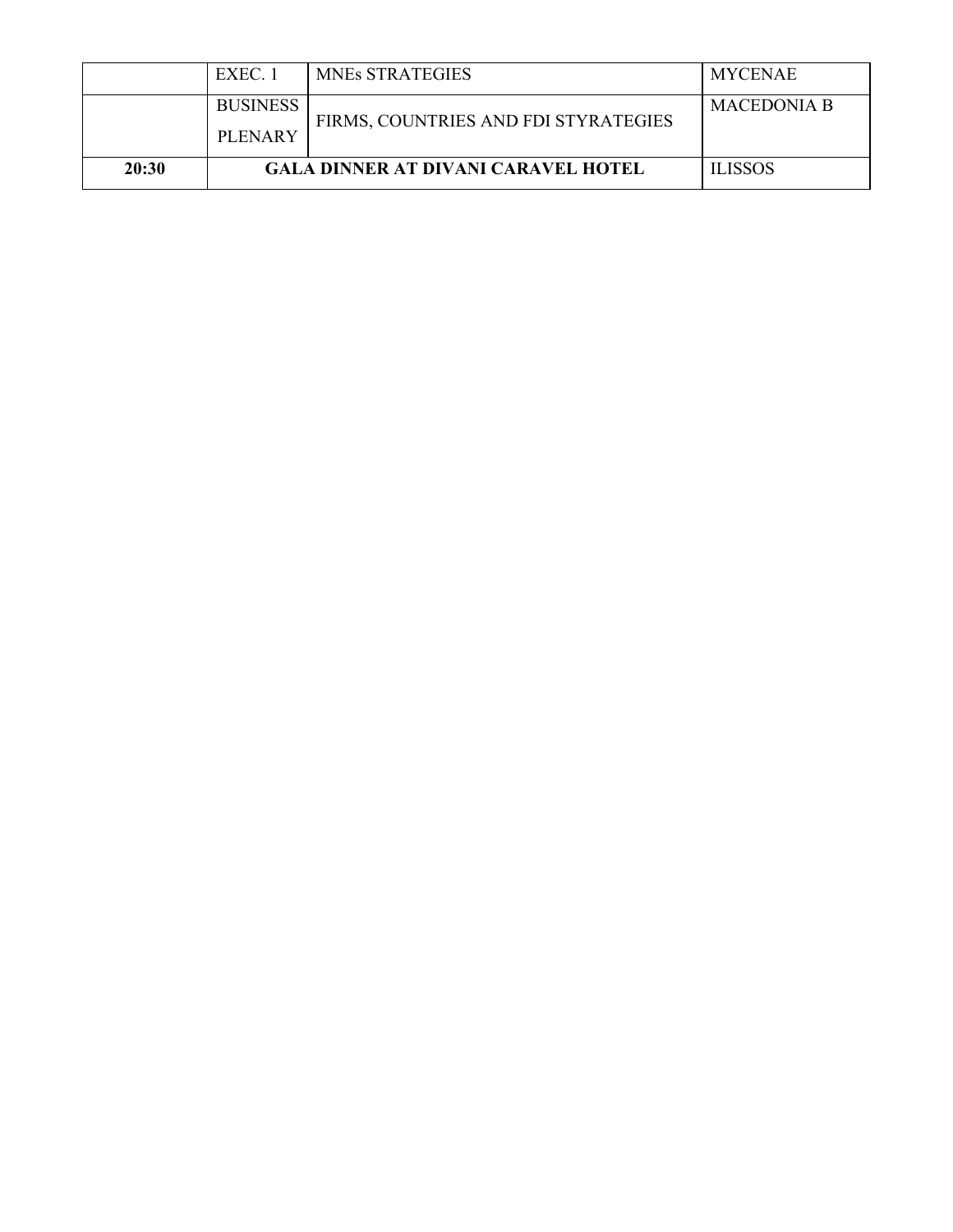### **TUESDAY 10 DECEMBER 2002**

| <b>HOUR</b>     | <b>EVENT</b>             |                                                                 |                    |  |
|-----------------|--------------------------|-----------------------------------------------------------------|--------------------|--|
|                 | <b>PARALLEL SESSIONS</b> |                                                                 |                    |  |
|                 | <b>SESSION</b>           | <b>TITLE</b>                                                    | <b>ROOM</b>        |  |
|                 | COMP. 12                 | RESEARCH & DEVELOPMENT AND                                      | <b>PELLA</b>       |  |
|                 |                          | <b>INNOVATION ACTIVITIES</b>                                    |                    |  |
|                 | COMP. 13                 | MNEs AND PERFORMANCE                                            | <b>EDESSA</b>      |  |
| $9:00 - 10:30$  | COMP. 14                 | <b>ENTRY MODES</b>                                              | <b>KOZANI</b>      |  |
|                 | WORK. 5                  | <b>INTERNATIONALISATION</b>                                     | <b>FLORINA</b>     |  |
|                 | WORK. 6                  | THEORY OF THE MNE                                               | <b>NAOUSSA</b>     |  |
|                 | <b>SPECIAL</b>           | THE INTERNATIONALIZATION PROCESS OF                             | <b>MACEDONIA A</b> |  |
|                 |                          | THE FIRM REVISITED: TWENTY FIVE YEARS                           |                    |  |
|                 |                          | <b>LATER</b>                                                    |                    |  |
| $10:30 - 11:00$ |                          | <b>COFFEE BREAK</b>                                             | <b>MACEDONIA</b>   |  |
|                 |                          |                                                                 | <b>FOYER</b>       |  |
|                 | <b>PARALLEL SESSIONS</b> |                                                                 |                    |  |
|                 | <b>SESSION</b>           | <b>TITLE</b>                                                    | <b>ROOM</b>        |  |
|                 | <b>COMP. 15</b>          | FUNCTIONS AND OPERATIONS OF                                     | <b>PELLA</b>       |  |
|                 |                          | <b>SUBSIDIARIES</b>                                             |                    |  |
| $11:00 - 12:30$ | <b>COMP. 16</b>          | FDI WITHIN REGIONS                                              | <b>EDESSA</b>      |  |
|                 | COMP. 17                 | <b>EASTERN EUROPE</b>                                           | <b>KOZANI</b>      |  |
|                 | WORK. 7                  | <b>INTERNATIONAL SETTING AND BUSINESS</b>                       | <b>NAOUSSA</b>     |  |
|                 | <b>SPECIAL</b>           | SME INTERNATIONALIZATION AND BORN                               | <b>MYCENAE</b>     |  |
|                 |                          | <b>GLOBALS: DIFFERENT EUROPEAN VIEWS</b><br><b>AND EVIDENCE</b> |                    |  |
|                 | <b>INVITED</b>           | <b>INSTITUTIONS AND FDI</b>                                     | <b>MACEDONIA A</b> |  |
| $12:30 - 14:00$ |                          | <b>LUNCH</b>                                                    | <b>ATHENS VIEW</b> |  |
| $14:00 - 15:00$ |                          | <b>EIBA GENERAL ASSEMBLY</b>                                    |                    |  |
| $15:00 - 16:30$ | <b>PARALLEL SESSIONS</b> |                                                                 |                    |  |
|                 | <b>SESSION</b>           | <b>TITLE</b>                                                    | <b>ROOM</b>        |  |
|                 | COMP. 18                 | ROLES AND IMPACT OF SUBSIDIARIES                                | <b>MYCENAE</b>     |  |
|                 | COMP. 19                 | MNES AND PERFORMANCE                                            | <b>PELLA</b>       |  |
|                 | COMP. 20                 | THE ROLE OF CULTURE                                             | <b>NAOUSSA</b>     |  |
|                 | COMP. 21                 | <b>SERVICES IN INTERNATIONAL BUSINESS</b>                       | <b>EDESSA</b>      |  |